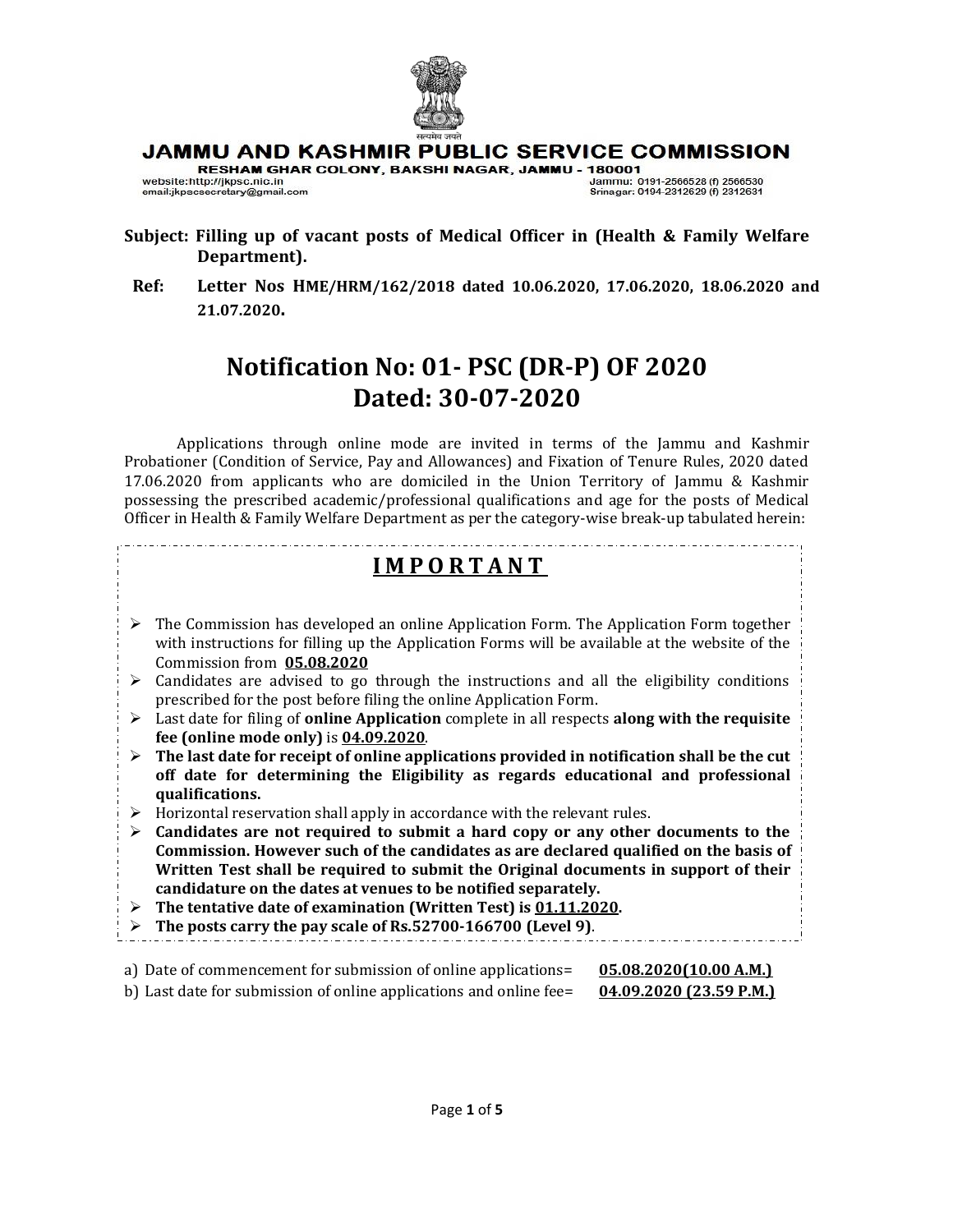# **Category wise breakup of posts :-**

| Item<br>No. | Name of the<br><b>Discipline</b> | 0M  | <b>RBA</b> | SC      | <b>ST</b> | <b>ALC</b><br>⁄IB | <b>Social</b><br>Caste | <b>PSP</b> | <b>EWS</b> | Total  |
|-------------|----------------------------------|-----|------------|---------|-----------|-------------------|------------------------|------------|------------|--------|
| 01          | <b>Medical Officer</b>           | 450 | 90         | 72<br>∸ | 90        | 36                | 36                     | 36         | 90         | $*900$ |

#### **\* Number of posts are likely to undergo minor change on receipt of clarifications from the Administrative Department.**

4% Horizontal Reservation shall be provided to the Physically Handicapped Category candidates as per SRO 294 dated 21.10.2005 read with S.O-127 dated 20.04.2020 with the following breakup:-

| S.No.        | Name of sub-category                                                                                                                                       | <b>Share</b><br>of<br>posts<br>(%age) | Total No. of posts<br>(out of 900) |
|--------------|------------------------------------------------------------------------------------------------------------------------------------------------------------|---------------------------------------|------------------------------------|
| a            | Blindness or Low vision                                                                                                                                    | $1\%$                                 |                                    |
| b            | Deaf and Hard of hearing                                                                                                                                   | 1%                                    | 9                                  |
| $\mathbf{C}$ | Locomotor disability including Cerebral<br>Palsy, Leprosy Cured, Dwarfism, Acid<br>attack victims and muscular dystrophy                                   | $1\%$                                 | 9                                  |
| d            | Autism, intellectual disability, specific<br>learning disability and mental illness                                                                        | $1\%$                                 | 9                                  |
| e            | Multiple disabilities from amongst<br>persons under clauses (a)<br>(d)<br>to<br>including deaf-blindness in the posts<br>identified for each disabilities. |                                       |                                    |

# **Prescribed Qualification**

| 01                                                                                                                                                                                                                                                | <b>Qualification/Eligibility</b>                                                                                                                                                                                                                                                                                                              | Item No. |
|---------------------------------------------------------------------------------------------------------------------------------------------------------------------------------------------------------------------------------------------------|-----------------------------------------------------------------------------------------------------------------------------------------------------------------------------------------------------------------------------------------------------------------------------------------------------------------------------------------------|----------|
| qualifications) to the Indian Medical Council Act, 1956. Holders of education<br>stipulated in sub-section (3) of section (13) of the Indian Medical Council Act 1956.<br>Council of India is pre-requisite for the eligibility of the candidate. | MBBS or Possession of recognized Graduate Medical qualification included in the<br>First or Second Schedule or part-II of the 3rd Schedule (other than licentiate<br>qualification included in part-II of the $3rd$ Schedule should fulfill the conditions<br>Registration of Medical Council of Union Territory of Jammu and Kashmir/Medical |          |

#### **NOTE:**

- a) The Indian Medical Council Act, 1956 is applicable to the Union Territory of Jammu and Kashmir, as such, the provision of Sec.15 & 25 of Indian Medical Council (IMC) Act, 1956 are applicable for determination of eligibility of candidates.
- b) Candidates provisionally registered with Medical Council of India/ Medical Council of Union Territory of Jammu and Kashmir **are not eligible** for recruitment as Medical Officer in Government Service.
- c) The selectee(s) shall not be allowed to continue with PG/tenures of Senior Residency/Registrarship/Demonstratorship and they will have only one choice either to opt for selection or opt out and go for PG/tenures of Senior Residency/Registrarship/Demonstratorship.
- d) The selectee(s) on appointment will have to work in peripheral and far-flung areas of the Union Territory of Jammu and Kashmir.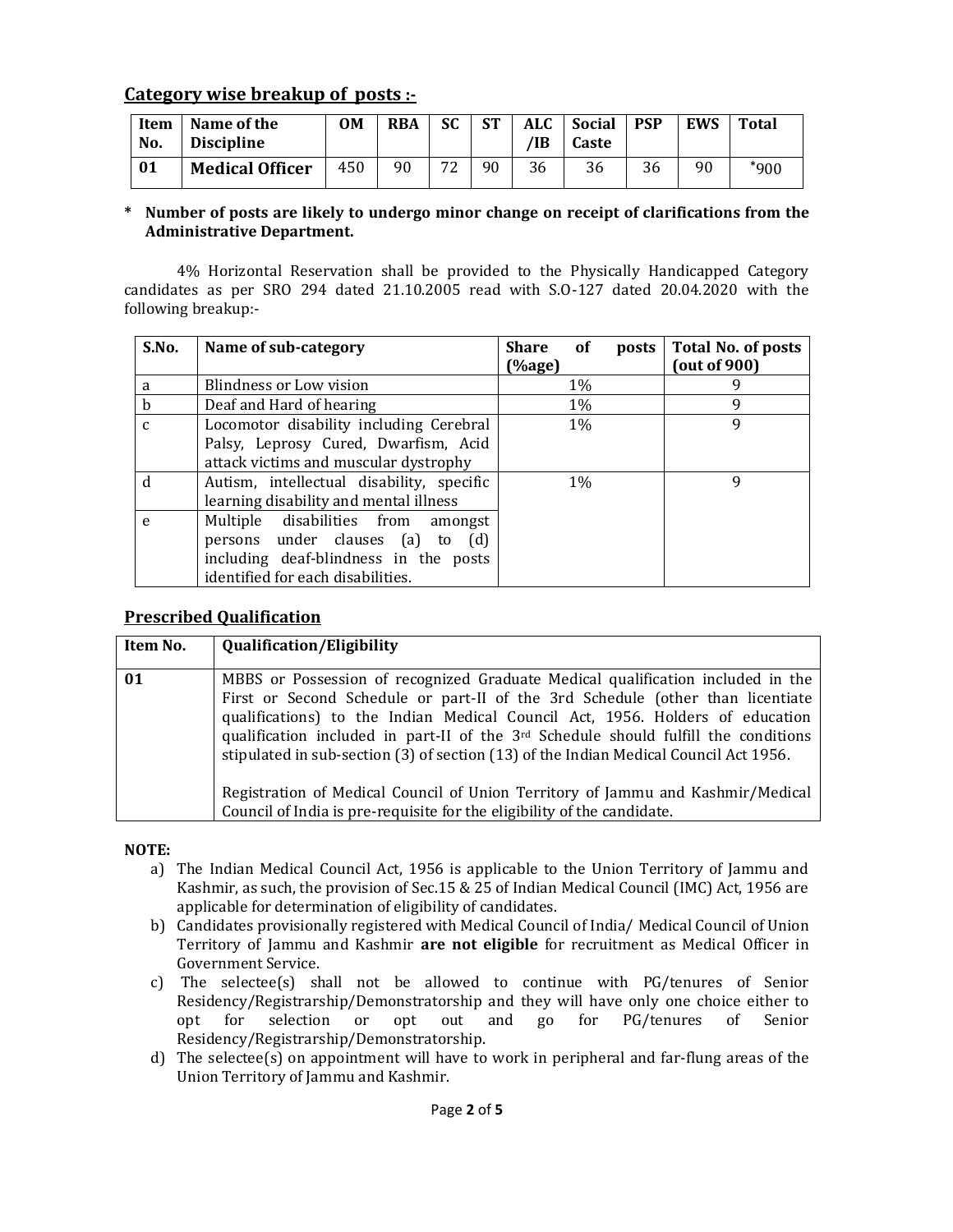# **1. Age as on \_1st January 2020:**

| Minimum                                                                   | $=$ 18 Years |
|---------------------------------------------------------------------------|--------------|
|                                                                           |              |
| Maximum/In-service                                                        | $=$ 40 Years |
| Physically Challenged candidates                                          | $=$ 42 Years |
| Candidates belonging to $RBA/SC/ST/ALC/SLC/PSP/EWS$ categories = 43 Years |              |
| Ex-serviceman                                                             | $=$ 48 Years |

# **2. Scheme of Selection:**

**i) In pursuance of SRO No: 388 dated: 10.09.2018 the selection process shall be by written test only which shall be of NEET (PG) standard as far as practicable. ii) The written test (MCQ type) shall be of 100 points.**

## **3. Examination Fee:**

After successful submission of the online form, the candidate will be required to deposit requisite fee through online mode. The amount of fee to be paid is given below:-

| <b>General Category</b>    | $=$ | <b>Rs.400.00</b> |
|----------------------------|-----|------------------|
| <b>Reserved Categories</b> | $=$ | <b>Rs.200.00</b> |
| <b>PHC Candidates</b>      | $=$ | Nil.             |

## **4. Centre of Examination:**

- i. The Examination will be held in Srinagar and Jammu centres. All the candidates shall indicate the option for examination centre as indicated above.
- ii. The allotment of centres shall be at the sole discretion of the Commission and once a centre is allotted to a candidate, request for change of centre will neither be entertained nor will the Commission respond to request for change of centre.

#### **5. The necessary instructions regarding filling up of online applications are given herein below:-**

- a) [Candidates are required t](http://www.jkpsc.nic.in/)o apply online through the website of the Commission i.e http://www.jkpsc.nic.in. No other means/ mode of applicatio[n shall be accepted.](http://www.jkpsc.nic.in/)
- b) Candidates are first required to go to the JKPSC website www.jkpsc.nic.in and click on the link "One Time Registration" or click on Login menu if you have already created your profile with the JK PSC.
- c) After logging into your account, candidates are required to fill all the requisite fields of One Time Registration (OTR) i.e. personal information, contact information & educational qualification, service details and uploading of documents etc.
- d) The candidate shall also be required to upload the images of recent photograph (without glasses) and signature. Photograph image must mention the date in which it is taken and should not be earlier than 01.01.2020.
- e) Size of the photograph (passport size) and signature must be between 10kB to 20kB in \*.jpeg or \*.jpg only.
- f) After successful submission of all the details in your OTR account, check the eligibility conditions as mentioned in the advertisement notification before applying for the post.
- g) Click on the "show jobs" as shown against the respective post/examination you want to apply.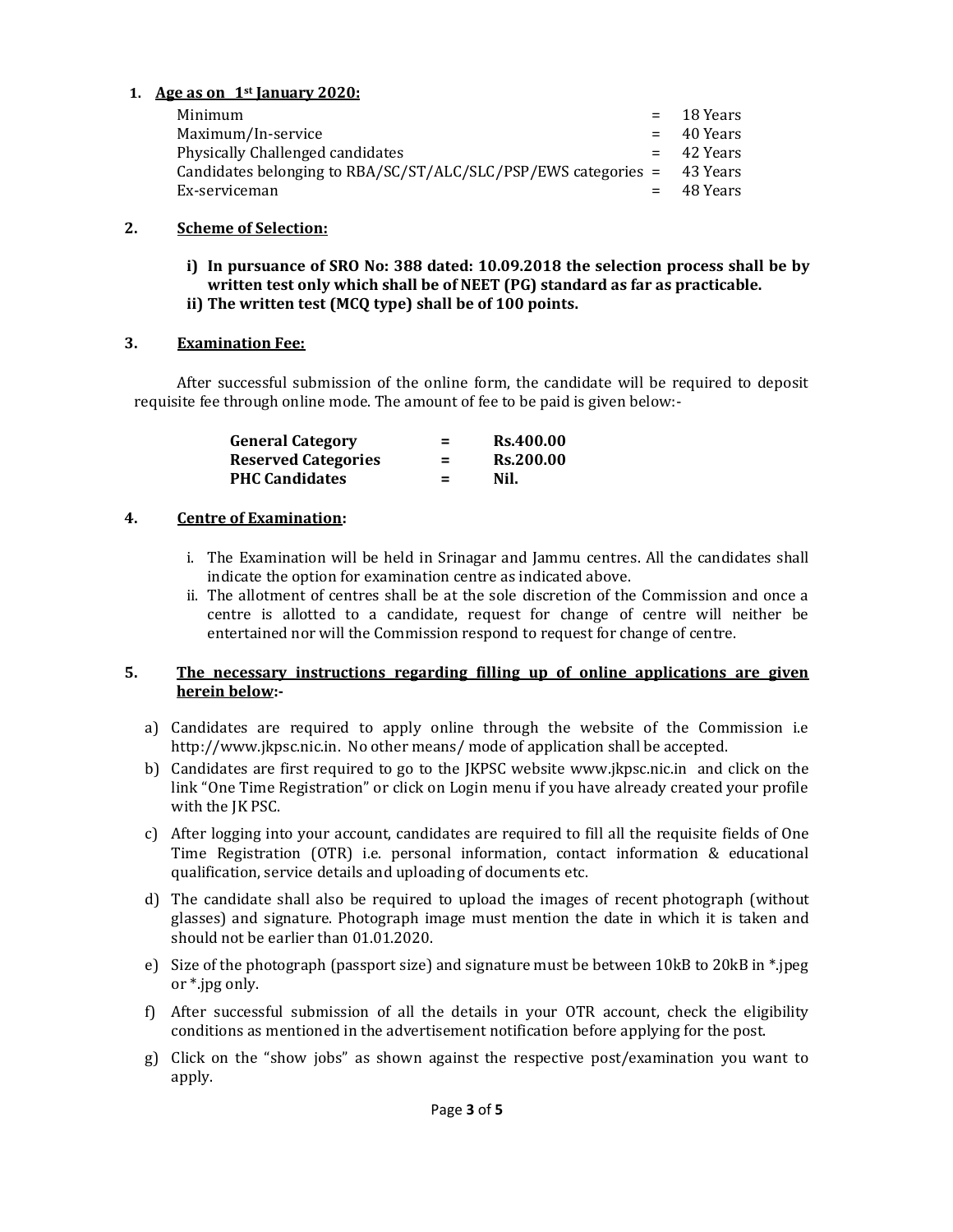- h) On Clicking on the "show jobs" a window will appear on your computer screen. Select the month of the advertisement notification for which you want to apply, a link(s) for the post(s) will appear on the computer screen.
- i) An "APPLY" button is shown against the respective post and the candidates will click on the APPLY button against the post he/she is eligible.
- j) On clicking "APPLY" button, an instruction window will appear. Candidates should read instructions carefully before clicking on "APPLY" button at the bottom of the webpage.
- k) On clicking "APPLY" button, the system will display all facts/particulars that a candidate have mentioned while filling up the necessary fields of his/her OTR account.
- l) In case, a candidate feels that the fields/data filled are/is wrong then he or she will be required to edit the details by pressing the EDIT button, until he or she is satisfied about the correctness of the information required to be filled in the desired fields.
- m) Once the candidate is satisfied about the filled in details, then, he or she may click on "SUBMIT" button to finally push the data into server with successful submission report, which he or she can print.
- n) **Note that the Online Application Form once submitted cannot be edited.**
- o) On successful submission of the online application, a window will open with a link to print application form.

#### p) **Candidates have to pay the requisite fee through online mode only in the "SUBMITTED APPLICATIONS" menu in your account.**

q) After successful payment of the fee, the fee status with transaction details will be reflected on the Online Application form. Candidates must check the fee status by clicking on the "*Print Application"* button in the "*submitted Applications menu*" in your jkpsc account. In **IMPORTANT IMPORTANT**case the payment status shows either "*not submitted or under processing or status has not been reflected on your submitted application form*", candidate(s) are advised to contact the JKPSC Office at Solina/Resham Ghar Colony Jammu immediately for clarification. Further where the online fee is paid through other service providers the candidate most ensure that not only the amount of fee is debited form his/service provider's Account but also credited into the official account of JKPSC.

- r) Submission of fee payment shall not be accepted/entertained after cut-off date fixed for the advertisement notification.
- s) Please note that the above procedure is the only valid procedure for applying. No other mode of application or incomplete steps would be accepted and such applications would be rejected.

#### **6. Action against candidates found guilty of misconduct: -**

Candidates are advised that they should not furnish any particulars that are false or suppress any material information. While submitting hard copy of the application in the Commission, candidates are warned that they should, in no case, alter or otherwise temper with any entry in a document or its attested/certified copy submitted by them, nor should they submit a tampered/fabricated document. If there is any inaccuracy or discrepancy between two or more such documents or their attested /certified copies, an explanation regarding this discrepancy should be furnished.

A candidate who is, or has been, declared by the Commission, to be guilty of:

- i. obtaining by wrongful support of his/her candidature by any means, or
- ii. impersonating, or
- iii. procuring impersonation by any person, or

Page **4** of **5**